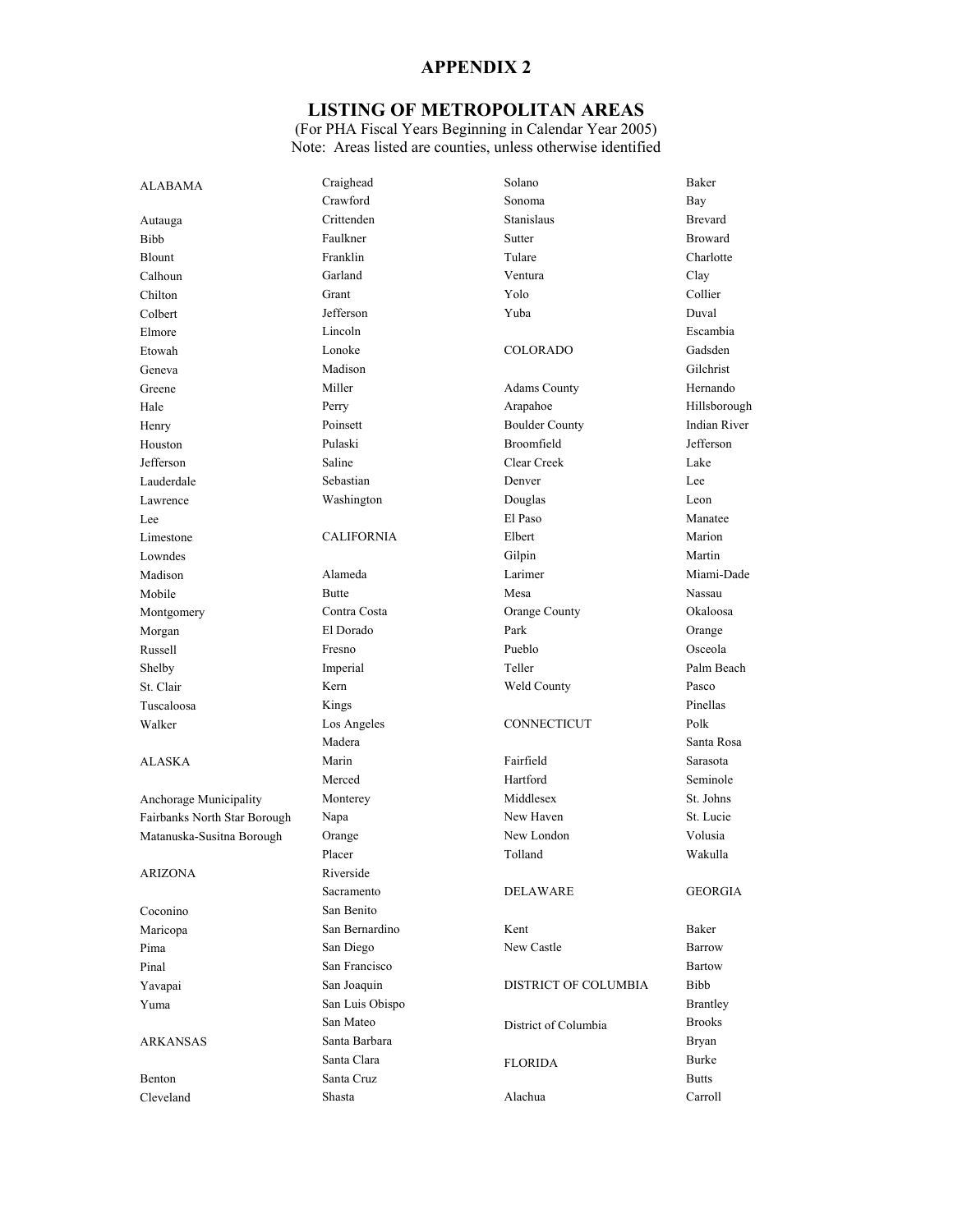## **LISTING OF METROPOLITAN AREAS**

| Catoosa       | Pike            | Madison        | Ohio              |
|---------------|-----------------|----------------|-------------------|
| Chatham       | Richmond        | Marshall       | Owen              |
| Chattahoochee | Rockdale        | McHenry        | Porter            |
| Cherokee      | Spalding        | McLean         | Posey             |
| Clarke        | Terrell         | Menard         | Putnam            |
| Clayton       | Twiggs          | Mercer         | Shelby            |
| Cobb          | Walker          | Monroe         | St. Joseph        |
| Columbia      | Walton          | Peoria         | Sullivan          |
| Coweta        | Whitfield       | Piatt          | Tippecanoe        |
| Crawford      | Worth           | Rock Island    | Tipton            |
| Dade          |                 | Sangamon       | Vanderburgh       |
| Dawson        | HAWAII          | St. Clair      | Vermillion        |
| DeKalb        |                 | <b>Stark</b>   | Vigo              |
| Dougherty     | Honolulu        | Tazewell       | Warrick           |
| Douglas       |                 | Vermilion      | Washington        |
| Echols        | <b>IDAHO</b>    | Will           | Wells             |
| Effingham     |                 | Winnebago      | Whitley           |
| Fayette       | Ada             | Woodford       |                   |
| Floyd         | Bannock         |                | <b>IOWA</b>       |
| Forsyth       | <b>Boise</b>    | <b>INDIANA</b> |                   |
| Fulton        | Bonneville      |                | Benton            |
| Glynn         | Canyon          | Allen          | <b>Black Hawk</b> |
| Gwinnett      | Franklin        | Bartholomew    | <b>Bremer</b>     |
| Hall          | Gem             | Benton         | Dallas            |
| Haralson      | Jefferson       | Boone          | Dubuque           |
| Harris        | Kootenai        | Brown          | Grundy            |
| Heard         | Nez Perce       | Carroll        | Guthrie           |
| Henry         | Owyhee          | Clark          | Harrison          |
| Houston       | Power           | Clay           | Johnson           |
| Jasper        |                 | Dearborn       | Jones             |
| Jones         | <b>ILLINOIS</b> | Delaware       | Linn              |
| Lamar         |                 | Elkhart        | Madison           |
| Lanier        | Bond            | Floyd          | Mills             |
| Lee           | Boone           | Franklin       | Polk              |
| Liberty       | Calhoun         | Gibson         | Pottawattamie     |
| Long          | Champaign       | Greene         | Scott             |
| Lowndes       | Clinton         | Hamilton       | Story             |
| Madison       | Cook            | Hancock        | Warren            |
| Marion        | DeKalb          | Harrison       | Washington        |
| McDuffie      | DuPage          | Hendricks      | Woodbury          |
| McIntosh      | Ford            | Howard         |                   |
| Meriwether    | Grundy          | Jasper         | <b>KANSAS</b>     |
| Monroe        | Henry           | Johnson        |                   |
| Murray        | Jersey          | Lake           | <b>Butler</b>     |
| Muscogee      | Kane            | LaPorte        | Doniphan          |
| Newton        | Kankakee        | Madison        | Douglas           |
| Oconee        | Kendall         | Marion         | Franklin          |
| Oglethorpe    | Lake            | Monroe         | Harvey            |
| Paulding      | Macon           | Morgan         | Jackson           |
| Pickens       | Macoupin        | Newton         | Jefferson         |
|               |                 |                |                   |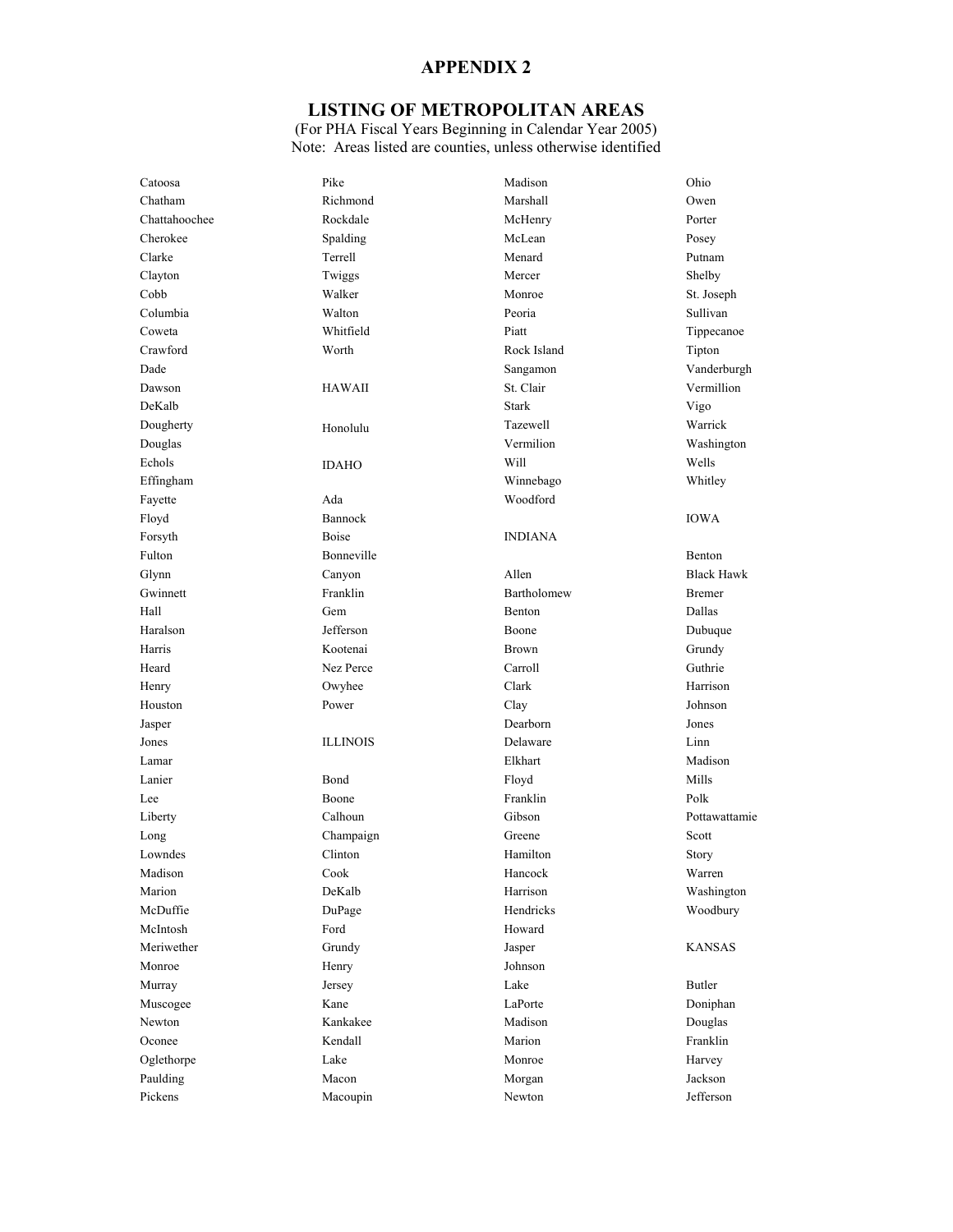## **LISTING OF METROPOLITAN AREAS**

| Johnson        | <b>LOUISIANA</b>            | Frederick            | Van Buren        |
|----------------|-----------------------------|----------------------|------------------|
| Leavenworth    |                             | Harford              | Washtenaw        |
| Linn           | <b>Ascension Parish</b>     | Howard               | Wayne            |
| Miami          | <b>Bossier Parish</b>       | Montgomery           |                  |
| Osage          | Caddo Parish                | Prince George's      | <b>MINNESOTA</b> |
| Sedgwick       | Calcasieu Parish            | <b>Oueen Anne's</b>  |                  |
| Shawnee        | Cameron Parish              | Somerset             | Anoka            |
| Sumner         | De Soto Parish              | Washington           | Benton           |
| Wabaunsee      | East Baton Rouge Parish     | Wicomico             | Carlton          |
| Wyandotte      | East Feliciana Parish       |                      | Carver           |
|                | <b>Grant Parish</b>         | <b>MASSACHUSETTS</b> | Chisago          |
| KENTUCKY       | Iberville Parish            |                      | Clay             |
|                | Jefferson Parish            | Barnstable           | Dakota           |
| Boone          | Lafayette Parish            | Berkshire            | Dodge            |
| Bourbon        | Lafourche Parish            | <b>Bristol</b>       | Hennepin         |
| Boyd           | Livingston Parish           | Essex                | Houston          |
| <b>Bracken</b> | Orleans Parish              | Franklin             | Isanti           |
| Bullitt        | <b>Ouachita Parish</b>      | Hampden              | Olmsted          |
| Campbell       | Plaquemines Parish          | Hampshire            | Polk             |
| Christian      | Pointe Coupee Parish        | Middlesex            | Ramsey           |
| Clark          | Rapides Parish              | Norfolk              | Scott            |
| Daviess        | St. Bernard Parish          | Plymouth             | Sherburne        |
| Edmonson       | St. Charles Parish          | Suffolk              | St. Louis        |
| Fayette        | St. Helena Parish           | Worcester            | <b>Stearns</b>   |
| Gallatin       | St. John the Baptist Parish |                      | Wabasha          |
| Grant          | St. Martin Parish           | MICHIGAN             | Washington       |
| Greenup        | St. Tammany Parish          |                      | Wright           |
| Hancock        | Terrebonne Parish           | Barry                |                  |
| Hardin         | Union Parish                | Bay                  | MISSISSIPPI      |
| Henderson      | West Baton Rouge Parish     | Berrien              |                  |
| Henry          | West Feliciana Parish       | Calhoun              | Copiah           |
| Jefferson      |                             | Cass                 | DeSoto           |
| Jessamine      | <b>MAINE</b>                | Clinton              | Forrest          |
| Kenton         |                             | Eaton                | George           |
| Larue          | Androscoggin                | Genesee              | Hancock          |
| McLean         | Cumberland                  | Ingham               | Harrison         |
| Meade          | Penobscot                   | Ionia                | Hinds            |
| Nelson         | Sagadahoc                   | Jackson              | Jackson          |
| Oldham         | York                        | Kalamazoo            | Lamar            |
| Pendleton      |                             | Kent                 | Madison          |
| Scott          | MARYLAND                    | Lapeer               | Marshall         |
| Shelby         |                             | Livingston           | Perry            |
| Spencer        | Allegany                    | Macomb               | Rankin           |
| <b>Trigg</b>   | Anne Arundel                | Monroe               | Simpson          |
| Trimble        | Baltimore                   | Muskegon             | Stone            |
| Warren         | <b>Baltimore City</b>       | Newaygo              | Tate             |
| Webster        | Calvert                     | Oakland              | Tunica           |
| Woodford       | Carroll                     | Ottawa               |                  |
|                | Cecil                       | Saginaw              |                  |
|                | Charles                     | St. Clair            |                  |
|                |                             |                      |                  |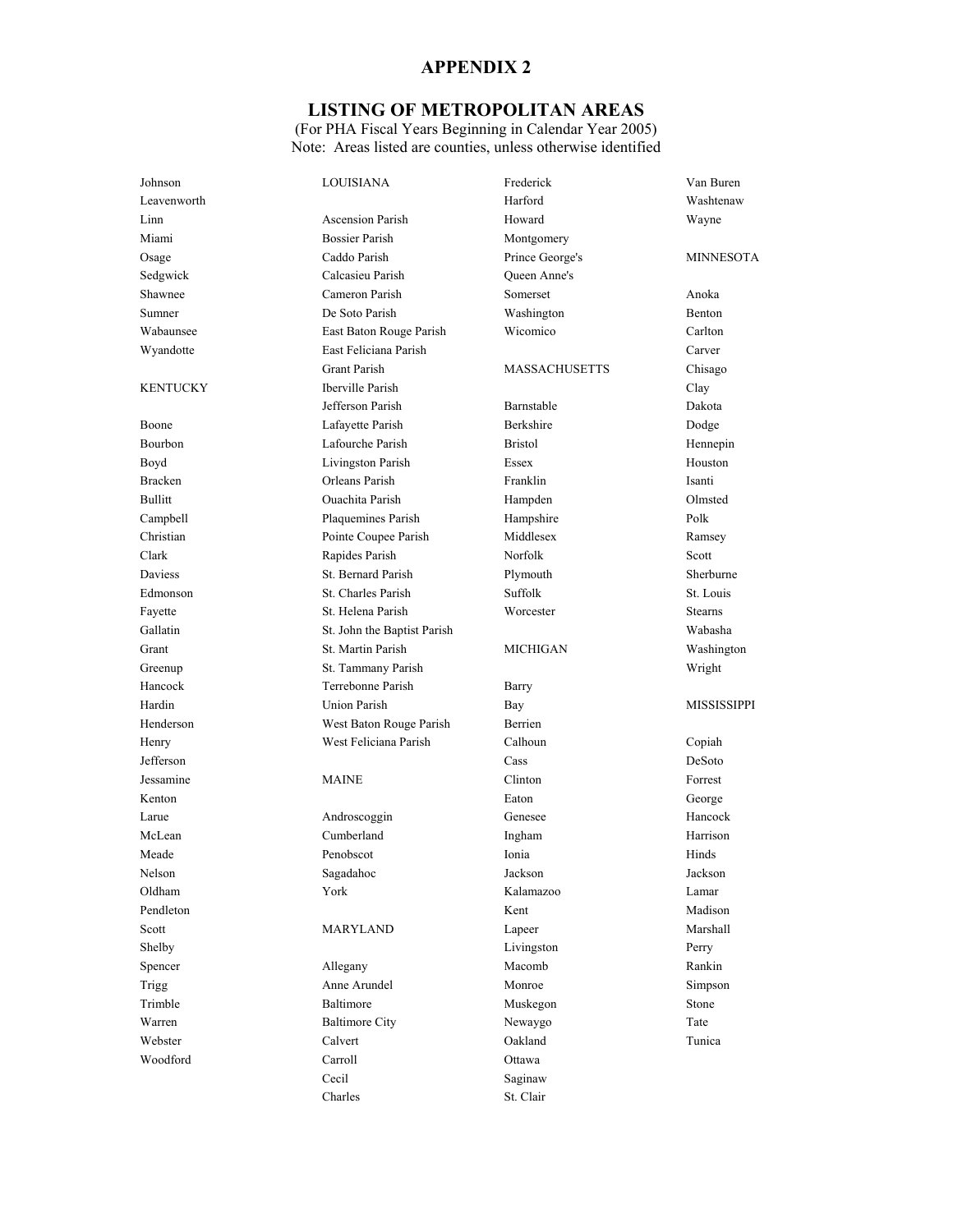# **LISTING OF METROPOLITAN AREAS**

| MISSOURI                | Douglas              | Santa Fe         | <b>Burke</b>        |
|-------------------------|----------------------|------------------|---------------------|
|                         | Lancaster            | Torrance         | Cabarrus            |
| Andrew                  | Sarpy                | Valencia         | Caldwell            |
| <b>Bates</b>            | <b>Saunders</b>      |                  | Catawba             |
| Boone                   | Seward               | <b>NEW YORK</b>  | Chatham             |
| Buchanan                | Washington           |                  | Cumberland          |
| Caldwell                |                      | Albany           | Currituck           |
| Callaway                | <b>NEVADA</b>        | <b>Bronx</b>     | Davie               |
| Cass                    |                      | <b>Broome</b>    | Durham              |
| Christian               | Carson City          | Chemung          | Edgecombe           |
| Clay                    | Clark                | Dutchess         | Forsyth             |
| Clinton                 | Storey               | Erie             | Franklin            |
| Cole                    | Washoe               | Herkimer         | Gaston              |
| Crawford, Sullivan part |                      | Kings            | Greene              |
| Dallas                  |                      | Livingston       | Guilford            |
| DeKalb                  | <b>NEW HAMPSHIRE</b> | Madison          | Haywood             |
| Franklin                |                      | Monroe           | Henderson           |
| Greene                  | Hillsborough         | Nassau           | Hoke                |
| Howard                  | Rockingham           | New York         | Johnston            |
| Jackson                 | Strafford            | Niagara          | Madison             |
| Jasper                  |                      | Oneida           | Mecklenburg         |
| Jefferson               | <b>NEW JERSEY</b>    | Onondaga         | Nash                |
|                         |                      | Ontario          | New Hanover         |
| Lafayette<br>Lincoln    | Atlantic             |                  |                     |
|                         | Bergen               | Orange           | Onslow              |
| McDonald                | Burlington           | Orleans          | Orange              |
| Moniteau                | Camden               | Oswego           | Pender              |
| Newton                  | Cape May             | Putnam           | Person              |
| Osage                   | Cumberland           | Oueens           | Pitt                |
| Platte                  | Essex                | Rensselaer       | Randolph            |
| Polk                    | Gloucester           | Richmond         | Rockingham          |
| Ray                     | Hudson               | Rockland         | <b>Stokes</b>       |
| St. Charles             | Hunterdon            | Saratoga         | Union               |
| St. Louis               | Mercer               | Schenectady      | Wake                |
| St. Louis City          | Middlesex            | Schoharie        | Wayne               |
| Warren                  | Monmouth             | Suffolk          | Yadkin              |
| Washington              | Morris               | Tioga            |                     |
| Webster                 | Ocean                | Tompkins         | <b>NORTH DAKOTA</b> |
|                         | Passaic              | Ulster           |                     |
| <b>MONTANA</b>          | Salem                | Warren           | Burleigh            |
|                         | Somerset             | Washington       | Cass                |
| Carbon                  | Sussex               | Wayne            | <b>Grand Forks</b>  |
| Cascade                 | Union                | Westchester      | Morton              |
| Missoula                | Warren               |                  |                     |
| Yellowstone             |                      | NORTH CAROLINA   | OHIO                |
| NEBRASKA                | <b>NEW MEXICO</b>    | Alamance         | Allen               |
|                         |                      | Alexander        | Belmont             |
| Cass                    | Bernalillo           | Anson            | <b>Brown</b>        |
| Dakota                  | Dona Ana             | <b>Brunswick</b> | Butler              |
| Dixon                   | San Juan             | Buncombe         | Carroll             |
|                         | Sandoval             |                  |                     |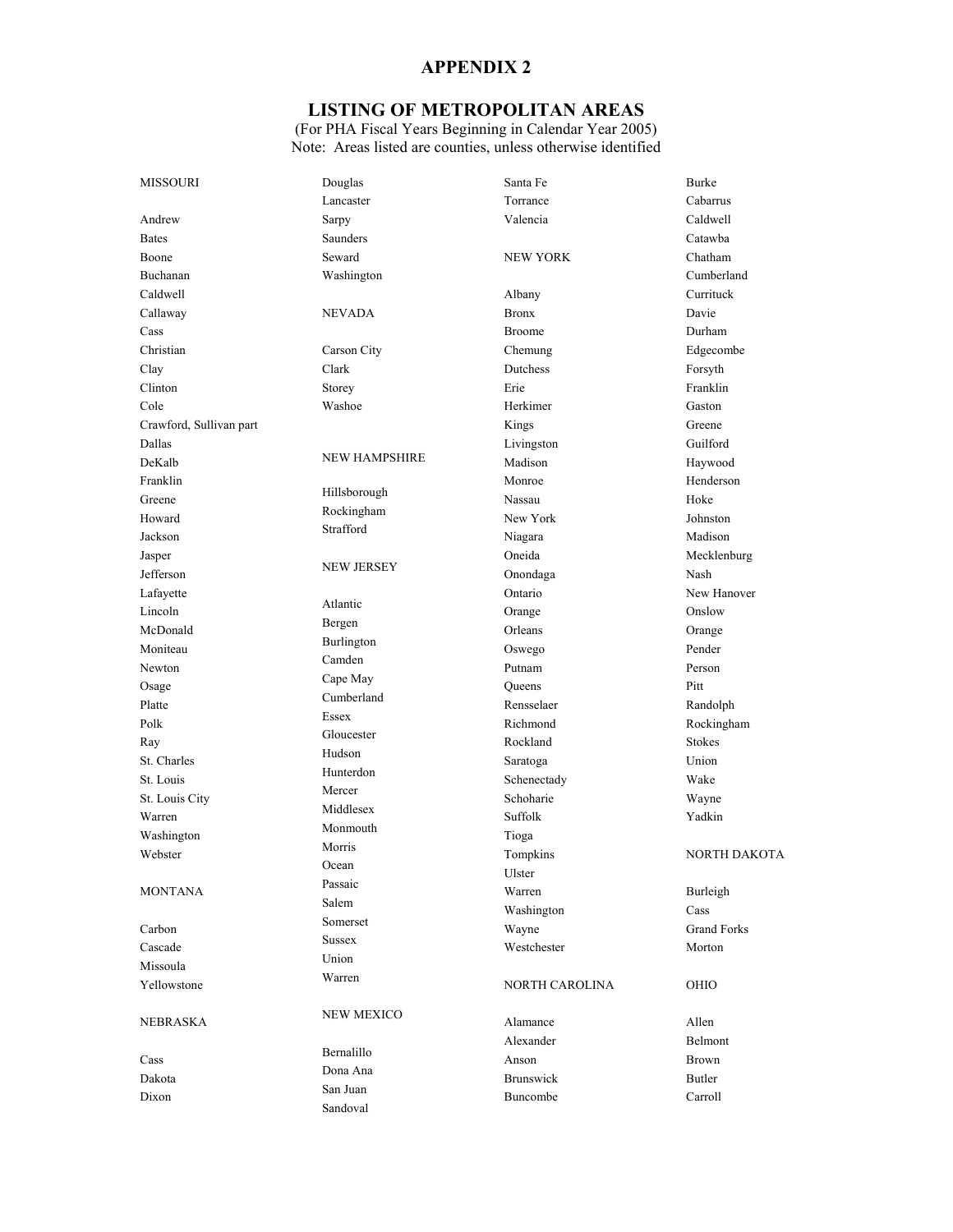## **LISTING OF METROPOLITAN AREAS**

| Clark            | Pawnee        | Pike                  | <b>TENNESSEE</b> |
|------------------|---------------|-----------------------|------------------|
| Clermont         | Rogers        | Washington            |                  |
| Cuyahoga         | Sequoyah      | Westmoreland          | Anderson         |
| Delaware         | Tulsa         | Wyoming               | Blount           |
| Erie             | Wagoner       | York                  | <b>Bradley</b>   |
| Fairfield        |               |                       | Cannon           |
| Franklin         |               | <b>RHODE ISLAND</b>   | Carter           |
| Fulton           | <b>OREGON</b> |                       | Cheatham         |
| Geauga           |               | <b>Bristol</b>        | Chester          |
| Greene           | Benton        | Kent                  | Davidson         |
| Hamilton         | Clackamas     | Newport               | Dickson          |
| Jefferson        | Columbia      | Providence            | Fayette          |
| Lake             | Deschutes     | Washington            | Grainger         |
| Lawrence         | Jackson       |                       | Hamblen          |
| Licking          | Lane          | <b>SOUTH CAROLINA</b> | Hamilton         |
| Lorain           | Marion        |                       | Hawkins          |
| Lucas            | Multnomah     | Aiken                 | Hickman          |
| Madison          | Polk          | Anderson              | Jefferson        |
| Mahoning         | Washington    | Berkeley              | Knox             |
| Medina           | Yamhill       | Calhoun               | Loudon           |
| Miami            |               | Charleston            | Macon            |
| Montgomery       | PENNSYLVANIA  | Darlington            | Madison          |
| Morrow           |               | Dorchester            | Marion           |
| Ottawa           | Allegheny     | Edgefield             | Montgomery       |
| Pickaway         | Armstrong     | Fairfield             | Polk             |
| Portage          | Beaver        | Florence              | Robertson        |
| Preble           | <b>Berks</b>  | Greenville            | Rutherford       |
| Richland         | Blair         | Horry                 | Sequatchie       |
| <b>Stark</b>     | <b>Bucks</b>  | Kershaw               | Shelby           |
| Summit           | Butler        | Laurens               | Smith            |
| Trumbull         | Cambria       | Lexington             | Stewart          |
| Union            | Carbon        | Pickens               | Sullivan         |
| Warren           | Centre        | Richland              | Sumner           |
| Washington       | Chester       | Saluda                | Tipton           |
| Wood             | Cumberland    | Spartanburg           | Trousdale        |
|                  | Dauphin       | Sumter                | Unicoi           |
| <b>OKLAHOMA</b>  | Delaware      | York                  | Union            |
|                  | Erie          |                       | Washington       |
| Canadian         | Fayette       | SOUTH DAKOTA          | Williamson       |
| Cleveland        | Lackawanna    |                       | Wilson           |
| Comanche         | Lancaster     | Lincoln               |                  |
| Creek            | Lebanon       | McCook                | TEXAS            |
| Grady            | Lehigh        | Meade                 |                  |
| Le Flore         | Luzerne       | Minnehaha             | Aransas          |
| Lincoln          | Lycoming      | Pennington            | Archer           |
|                  | Mercer        | Turner                | Armstrong        |
| Logan<br>McClain |               | Union                 | Atascosa         |
|                  | Montgomery    |                       | Austin           |
| Oklahoma         | Northampton   |                       | Bandera          |
| Okmulgee         | Perry         |                       | Bastrop          |
| Osage            | Philadelphia  |                       |                  |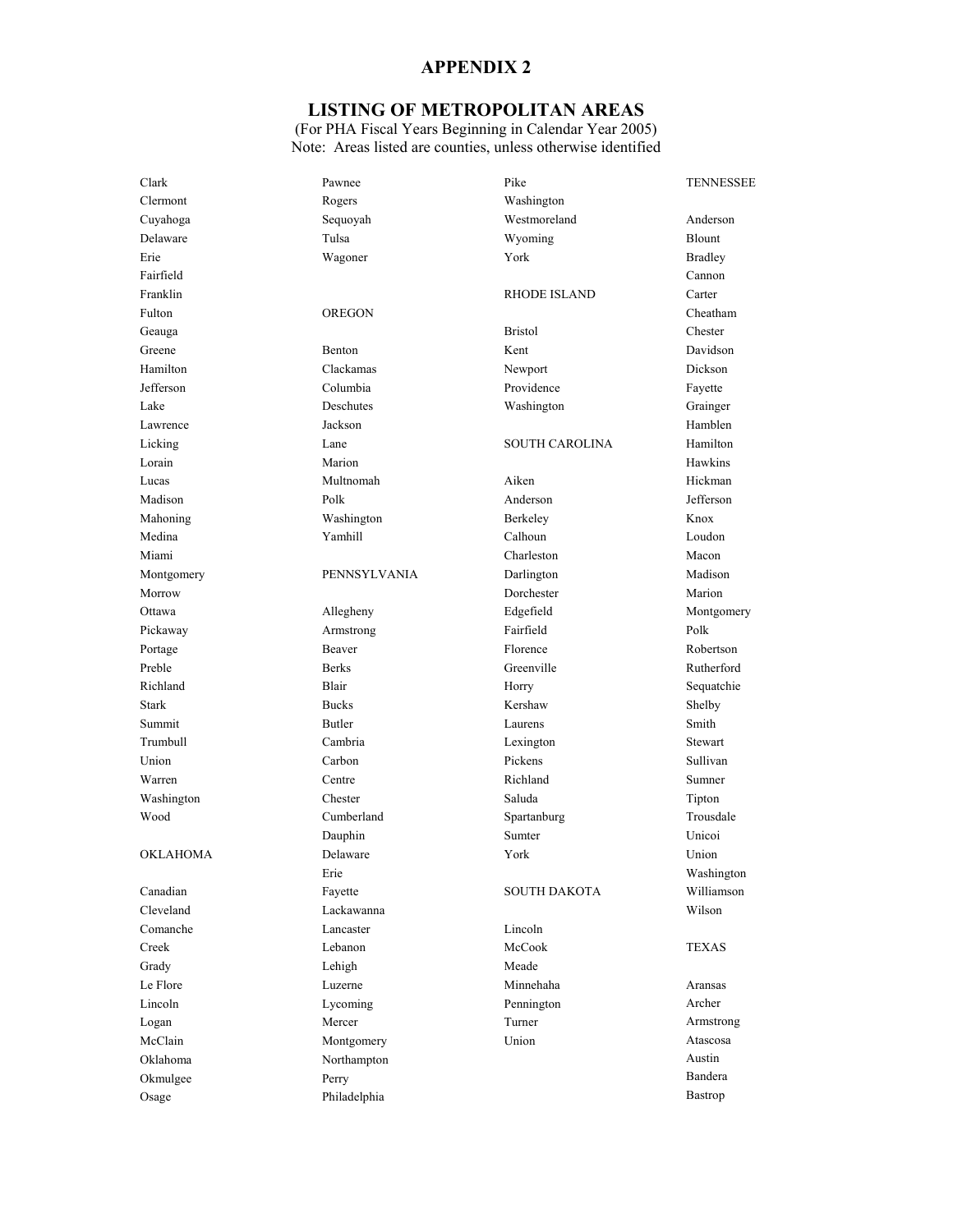## **LISTING OF METROPOLITAN AREAS**

| Bell            | Randall             | Campbell                         | Pulaski              |
|-----------------|---------------------|----------------------------------|----------------------|
| Bexar           | Robertson           | Caroline                         | Radford City         |
| Bowie           | Rockwall            | Charles City                     | Richmond City        |
| <b>Brazoria</b> | Rusk                | Charlottesville City             | Roanoke              |
| <b>Brazos</b>   | San Jacinto         | Chesapeake City                  | Roanoke City         |
| Burleson        | San Patricio        | Chesterfield                     | Rockingham           |
| Caldwell        | Smith               | Clarke                           | Salem City           |
| Calhoun         | Tarrant             | Colonial Heights City            | Scott                |
| Callahan        | Taylor              | Craig                            | Spotsylvania         |
| Cameron         | Tom Green           | Cumberland                       | Stafford             |
| Carson          | Travis              | Danville City                    | <b>Suffolk City</b>  |
| Chambers        | Upshur              | Dinwiddie                        | Surry                |
| Clay            | Victoria            | Fairfax                          | <b>Sussex</b>        |
| Collin          | Waller              | Fairfax City                     | Virginia Beach City  |
| Comal           | Webb                | Falls Church City                | Warren               |
| Coryell         | Wichita             | Fauquier                         | Washington           |
| Crosby          | Williamson          | Fluvanna                         | Williamsburg City    |
| Dallas          | Wilson              | Franklin                         | Winchester City      |
| Delta           | Wise                | Frederick                        | York                 |
| Denton          |                     | Fredericksburg City              |                      |
| Ector           | <b>UTAH</b>         | Giles                            | WASHINGTON           |
| El Paso         |                     | Gloucester                       |                      |
| Ellis           | Cache               | Goochland                        | Asotin               |
| Fort Bend       | Davis               | Greene                           | Benton               |
| Galveston       | Juab                | Hampton City                     | Chelan               |
| Goliad          | Morgan              | Hanover                          | Clark                |
| Grayson         | Salt Lake           | Harrisonburg City                | Cowlitz              |
| Gregg           | Summit              | Henrico                          | Douglas              |
| Guadalupe       | Tooele              | Hopewell City                    | Franklin             |
| Hardin          | Utah                | Isle of Wight                    | King                 |
| Harris          | Washington          | James City                       | Kitsap               |
| Hays            |                     | King and Queen                   | Pierce               |
| Hidalgo         | Weber               | King William                     | Skagit               |
| Hunt            |                     | Loudoun                          | Skamania             |
| Irion           | <b>VERMONT</b>      | Louisa                           | Snohomish            |
| Jefferson       |                     | Lynchburg City                   | Spokane              |
| Johnson         | Chittenden          | Manassas City                    | Thurston             |
| Jones           | Franklin            | Manassas Park City               | Whatcom              |
| Kaufman         | Grand Isle          | Mathews                          | Yakima               |
| Kendall         |                     | Montgomery                       |                      |
| Lampasas        | VIRGINIA            | Nelson                           | <b>WEST VIRGINIA</b> |
| Liberty         |                     | New Kent                         |                      |
| Lubbock         | Albemarle           | Newport News City                | Berkeley             |
| McLennan        | Alexandria City     | Norfolk City                     | Boone                |
| Medina          | Amelia              | Petersburg City                  | <b>Brooke</b>        |
| Midland         | Amherst             | Pittsylvania                     | Cabell               |
| Montgomery      | Appomattox          |                                  | Clay                 |
| Nueces          | Arlington           | Poquoson City<br>Portsmouth City | Hampshire            |
| Orange          | Bedford             | Powhatan                         | Hancock              |
| Parker          | <b>Bedford City</b> |                                  | Jefferson            |
| Potter          | Botetourt           | Prince George                    | Kanawha              |
|                 | <b>Bristol City</b> | Prince William                   |                      |